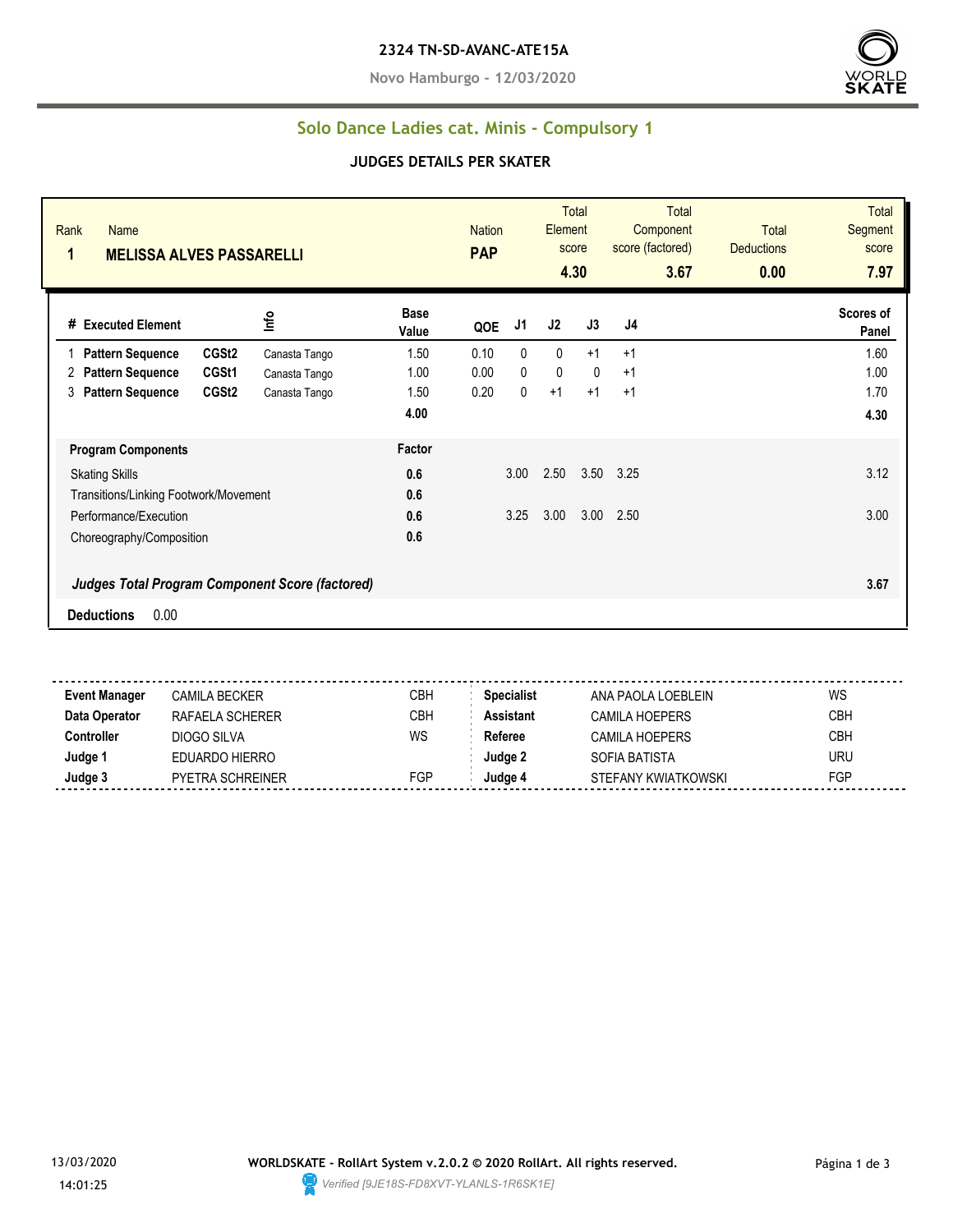# **Solo Dance Ladies cat. Minis - Compulsory 1**

### **JUDGES DETAILS PER SKATER**

| Rank<br>Name<br>$\overline{2}$<br><b>ELISA BISCAIO</b> |       |               |                      | <b>Nation</b><br><b>AGE</b> |      | Element     | <b>Total</b><br>score<br>2.70 | <b>Total</b><br>Component<br>score (factored)<br>2.32 | Total<br><b>Deductions</b><br>0.00 | <b>Total</b><br>Segment<br>score<br>5.02 |
|--------------------------------------------------------|-------|---------------|----------------------|-----------------------------|------|-------------|-------------------------------|-------------------------------------------------------|------------------------------------|------------------------------------------|
| <b>Executed Element</b><br>#                           |       | ٩ų            | <b>Base</b><br>Value | QOE                         | J1   | J2          | J3                            | J4                                                    |                                    | Scores of<br>Panel                       |
| <b>Pattern Sequence</b>                                | CGSt1 | Canasta Tango | 1.00                 | $-0.10$                     | $-1$ | $-1$        | $\Omega$                      | $-1$                                                  |                                    | 0.90                                     |
| <b>Pattern Sequence</b><br>2                           | CGSt1 | Canasta Tango | 1.00                 | $-0.10$                     | $-1$ | $-1$        | $-1$                          | $-1$                                                  |                                    | 0.90                                     |
| <b>Pattern Sequence</b><br>3                           | CGSt1 | Canasta Tango | 1.00                 | $-0.10$                     | $-1$ | $\mathbf 0$ | $-1$                          | $-1$                                                  |                                    | 0.90                                     |
|                                                        |       |               | 3.00                 |                             |      |             |                               |                                                       |                                    | 2.70                                     |
| <b>Program Components</b>                              |       |               | Factor               |                             |      |             |                               |                                                       |                                    |                                          |
| <b>Skating Skills</b>                                  |       |               | 0.6                  |                             | 2.00 | 2.00        | 2.50                          | 2.25                                                  |                                    | 2.12                                     |
| Transitions/Linking Footwork/Movement                  |       |               | 0.6                  |                             |      |             |                               |                                                       |                                    |                                          |
| Performance/Execution                                  |       |               | 0.6                  |                             | 1.50 | 1.50        | 2.00                          | 2.00                                                  |                                    | 1.75                                     |
| Choreography/Composition                               |       |               | 0.6                  |                             |      |             |                               |                                                       |                                    |                                          |
| <b>Judges Total Program Component Score (factored)</b> |       |               |                      |                             |      |             |                               |                                                       |                                    | 2.32                                     |
| 0.00<br><b>Deductions</b>                              |       |               |                      |                             |      |             |                               |                                                       |                                    |                                          |

| <b>Event Manager</b> | CAMILA BECKER    | СВН        | <b>Specialist</b> | ANA PAOLA LOFBLEIN    | WS         |
|----------------------|------------------|------------|-------------------|-----------------------|------------|
| Data Operator        | RAFAELA SCHERER  | <b>CBH</b> | Assistant         | <b>CAMILA HOEPERS</b> | <b>CBH</b> |
| :cntroller           | DIOGO SILVA      | WS         | Referee           | CAMILA HOEPERS        | <b>CBH</b> |
| Judge '              | EDUARDO HIERRO   |            | Judae 2           | SOFIA BATISTA         | <b>URU</b> |
| Judge 3              | PYETRA SCHREINER | <b>FGP</b> | Judae 4           | STEFANY KWIATKOWSKI   | FGP        |
|                      |                  |            |                   |                       |            |